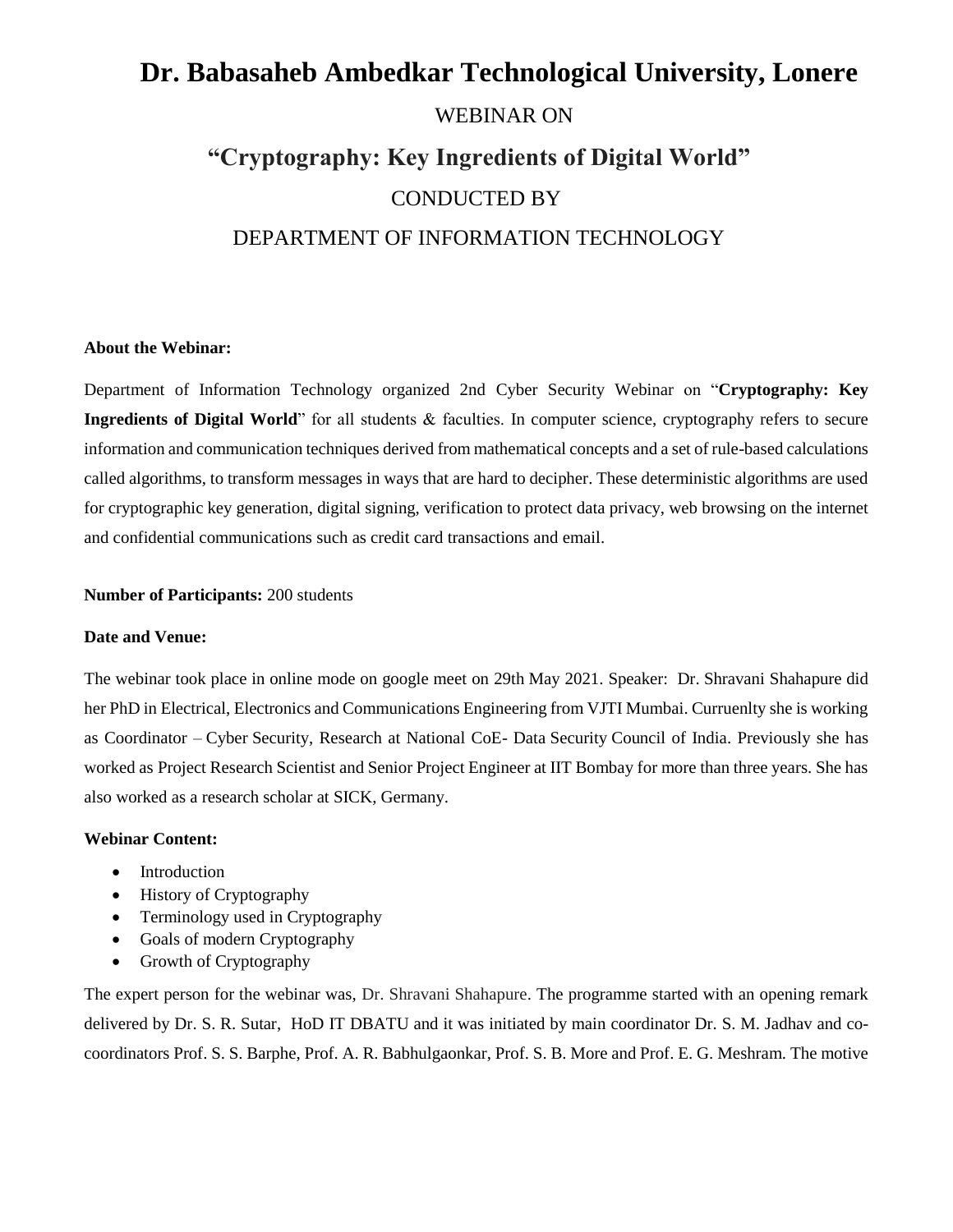of this program was to give awareness on Cryptography: Key Ingredients of Digital World. The students were participated from across the affiliated DBATU university.

## **Following are some screens shot captured during the session.**